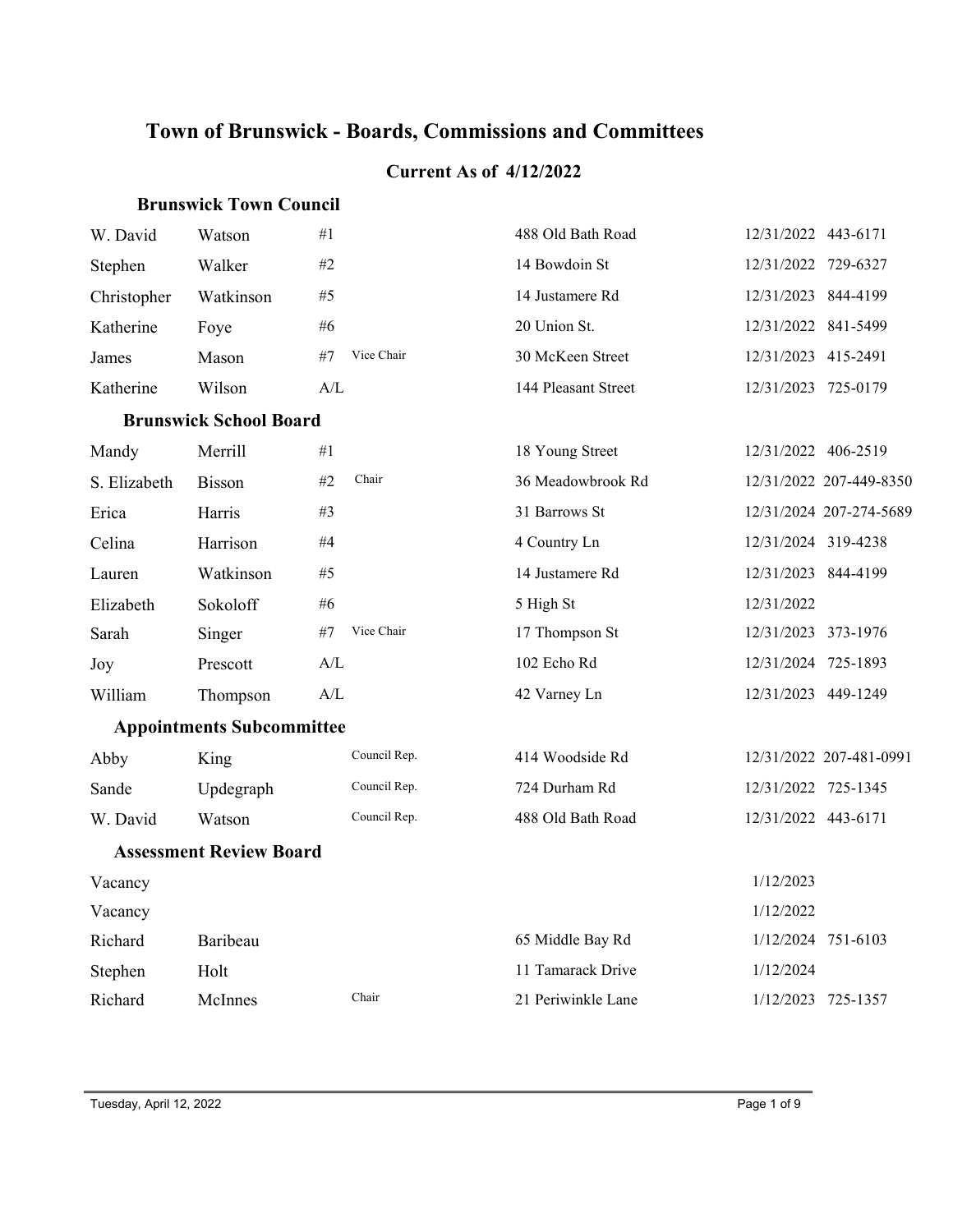## **Bicycle & Pedestrian Adv. Comm.**

| Vacancy             |                                          |     |                         |                          | 6/1/2024            |                         |
|---------------------|------------------------------------------|-----|-------------------------|--------------------------|---------------------|-------------------------|
| Chrissy             | Adamowicz                                |     |                         | 76 McKeen St             |                     | 6/1/2023 294-1362       |
| Margaret<br>(Peggy) | <b>Brown</b>                             |     |                         | 35 Weymouth St           |                     | 6/1/2023 207 751 6768   |
| Kristian            | Haralson                                 |     |                         | 18 Sumac Dr              | 6/1/2020            |                         |
| Sandra              | Hodge                                    |     |                         | 63 Willow Grove Rd       |                     | 6/1/2022 607-4020       |
| Annee               | Tara                                     |     |                         | 34 Belmont St            |                     | 6/1/2022 725-1249       |
| Kathryn             | Thorson                                  |     |                         | 18 Bowker St             |                     | 6/1/2021 729-7130       |
| Katherine           | Wilson                                   |     | Council Rep.            | 144 Pleasant Street      | 12/31/2022 725-0179 |                         |
|                     | <b>Brunswick Development Corporation</b> |     |                         |                          |                     |                         |
| Katherine           | Foye                                     |     | Council Rep.            | 20 Union St.             | 12/31/2022 841-5499 |                         |
| James               | Mason                                    |     | Council Rep.            | 30 McKeen Street         | 12/31/2022 415-2491 |                         |
|                     | <b>Brunswick Town Council</b>            |     |                         |                          |                     |                         |
| Abby                | King                                     | #3  |                         | 414 Woodside Rd          |                     | 12/31/2024 207-481-0991 |
| Sande               | Updegraph                                | #4  |                         | 724 Durham Rd            | 12/31/2024 725-1345 |                         |
| Daniel              | Ankeles                                  | A/L |                         | 7 Beech Dr               | 12/31/2024 406-2293 |                         |
|                     | <b>Cable Television Committee</b>        |     |                         |                          |                     |                         |
| Vacancy             |                                          |     | School Board Member     |                          | 12/31/2022          |                         |
| Bernard             | <b>Breitbart</b>                         |     | Citizen                 | 38 Cumberland St         |                     | 9/6/2021 729-0787       |
| Charles             | Priest                                   |     |                         | 9 Bowker St.             |                     | 9/6/2024 725-5439       |
| Jerry               | Reese                                    |     |                         | 26 Cumberland St Apt 305 | 9/6/2021            |                         |
| Jay                 | Somers                                   |     | Comcast Rep             | Comcast Rep              |                     |                         |
| Chance              | Stevens-Griffeth                         |     |                         | 4 Curtis St              |                     | 9/6/2024 837-7746       |
| W. David            | Watson                                   |     | Council Rep.            | 488 Old Bath Road        | 12/31/2022 443-6171 |                         |
|                     | <b>Citizens Initiative Clarity Board</b> |     |                         |                          |                     |                         |
| Vacancy             |                                          |     | To be filled by propnet |                          |                     |                         |
| Vacancy             |                                          |     | Council Rep.            |                          | 12/31/2022          |                         |
| Vacancy             |                                          |     | Council Rep.            |                          | 12/31/2022          |                         |
| Rudi                | Smith                                    |     | Citizen member          | 7 Mast Ln                |                     | 725-6846                |
| Charles             | Updegraph                                |     | Citizen                 | 724 Durham Rd            |                     | 725-1345                |
|                     |                                          |     |                         |                          |                     |                         |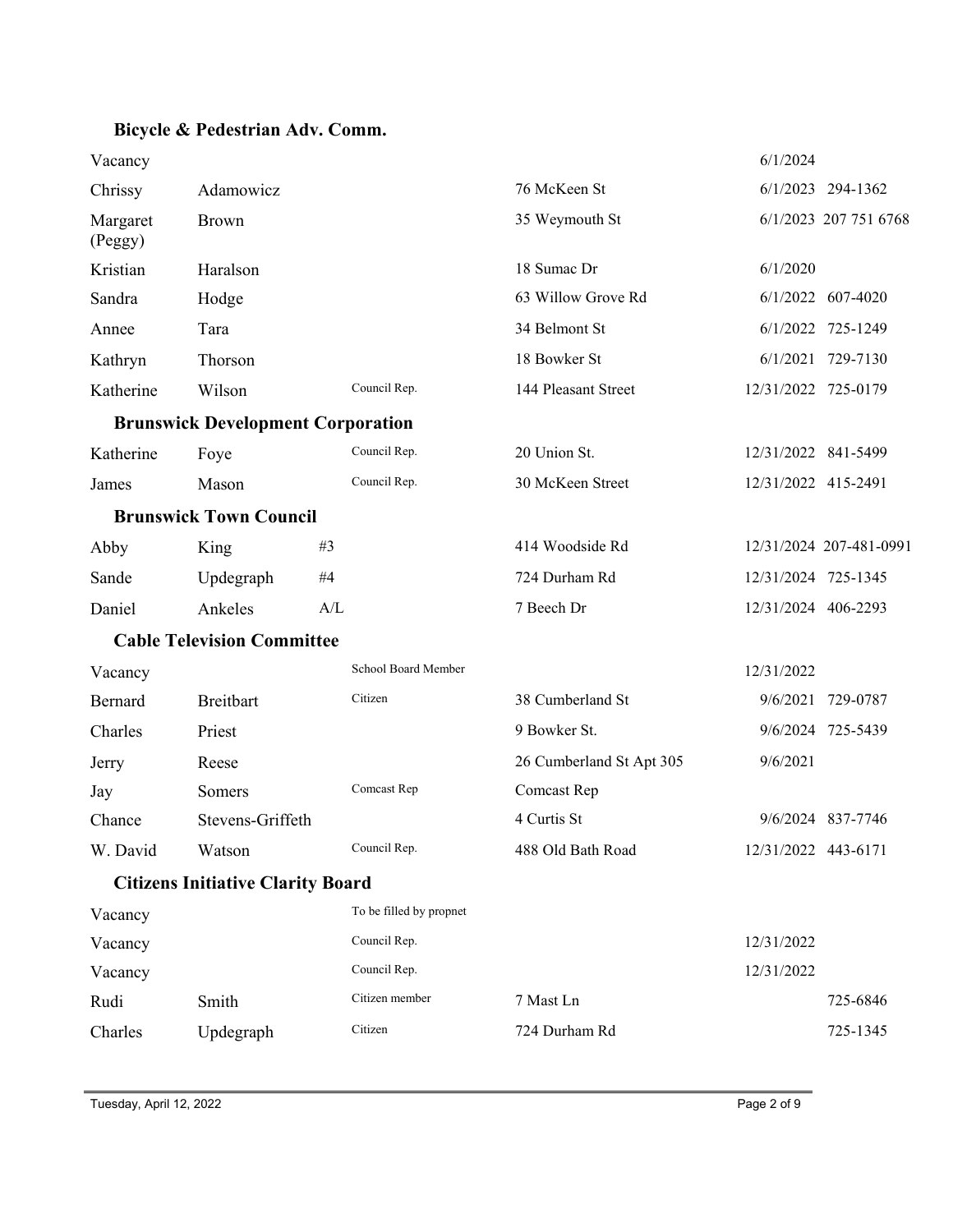## **Comprehensive Plan Committee**

|                     |                                | Council Rep. |                   | 12/31/2022          |                         |
|---------------------|--------------------------------|--------------|-------------------|---------------------|-------------------------|
| Sara                | Coughlin                       | Citizen      | 6 Thompson St     | 12/30/2022          |                         |
| Catherine           | Ferdinand                      | Citizen      | 40 Longfellow Ave | 12/30/2022          | 725-8367                |
| Alison              | Harris                         | Planning Bd  | 38 Cumberland St  | 12/30/2022          | 729-0787                |
| Fred                | Koerber                        | Citizen      | 116 Maquoit Rd    | 12/30/2022          | 729-8409                |
| Marcelle            | McGuire                        | Citizen      | 11 Berry Farm Rd  |                     | 12/30/2022 207 729 3509 |
| James               | Olson                          |              | 21 Perryman Dr.   | 12/30/2022          |                         |
| Emilie              | Schmidt                        | Citizen      | 11 Colonial Dr.   | 12/30/2022          |                         |
| Jacob               | Sesker                         |              | 58 Harpswell Rd.  |                     | 202-590-1478            |
| Stephen             | Tibbetts                       |              | 15 Oak Ridge Rd   |                     | 725-6168                |
| Sande               | Updegraph                      | Council Rep. | 724 Durham Rd     | 12/31/2022          | 725-1345                |
| Stephen             | Walker                         | Council Rep. | 14 Bowdoin St     | 12/31/2022          | 729-6327                |
| Christopher         | Watkinson                      | Council Rep. | 14 Justamere Rd   | 12/31/2022 844-4199 |                         |
|                     | <b>Conservation Commission</b> |              |                   |                     |                         |
| William             | Almeida                        |              | 323 Old Bath Rd   |                     | 5/1/2022 401-219-6823   |
| Amanda              | <b>Bunker</b>                  |              | 3 Alder Dr.       |                     | 5/1/2024 406-2719       |
| Stephen             | Cohen                          |              | 75 Long St        |                     | 5/1/2023 975-0132       |
| Robert              | Moore                          |              | 64 Moody Rd       | 5/1/2023            |                         |
| Thomas              | Rumpf                          |              | 34 Belmont St.    |                     | 5/1/2022 725-1249       |
| Kurt                | Stinson                        |              | 288 Maine St      |                     | 5/1/2024 729-7143       |
| Frederic<br>(Sandy) | Stott                          | chair        | 4 Braemar Rd      |                     | 5/1/2023 207 798-4709   |

**Cook's Corner Advisory Committee**

| Daniel   | Ankeles | Council Rep.   | <sup>7</sup> Beech Dr | 12/31/2022 406-2293 |  |
|----------|---------|----------------|-----------------------|---------------------|--|
| W. David | Watson  | Councilor Rep. | 488 Old Bath Road     | 12/31/2022 443-6171 |  |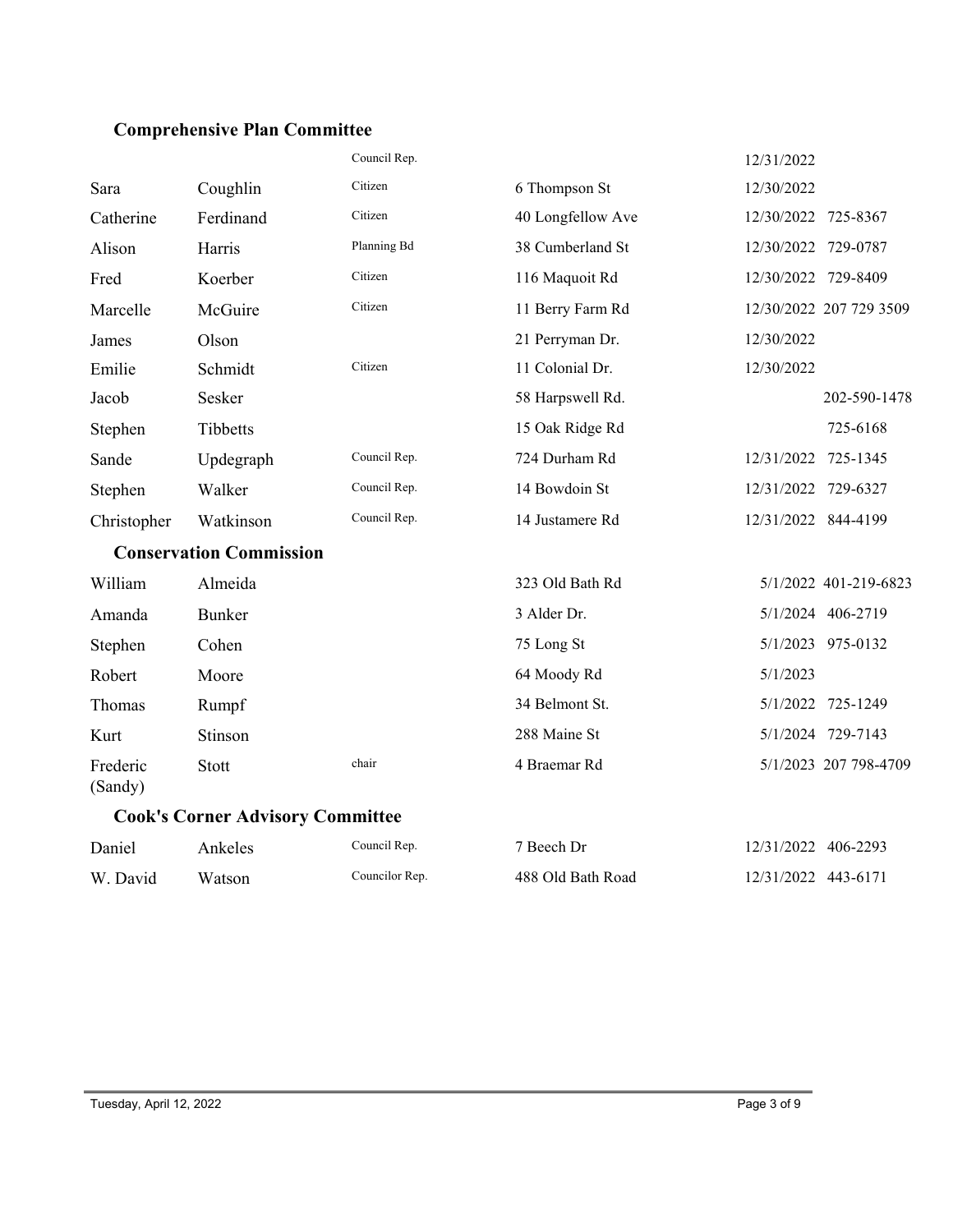#### **Davis Fund Committee**

| Julia   | Brown      |      | 120 Columbia Ave | 6/3/2022 207-841-3295  |
|---------|------------|------|------------------|------------------------|
| Alison  | Harris     |      | 38 Cumberland St | 729-0787<br>6/30/2024  |
| David   | Knight     |      | 22 Page Street   | 798-4600<br>6/30/2023  |
| Don     | Kniseley   |      | 20-3 Oak St      | 504-3003<br>6/30/2022  |
| Stephen | Podgajny   |      | 38 Sparwell Ln   | 6/30/2023 207 522 5356 |
| James   | St. Pierre | full | 17 Colonial Dr   | 6/30/2024 207 406 2355 |
| Annee   | Tara       |      | 34 Belmont St    | 6/30/2024<br>725-1249  |

## **Downtown & Outer Pleasant St Plan Implem**

| Vacancy             |                                   | Pleasant St. Resident                     |                      | 12/1/2023           |                         |  |
|---------------------|-----------------------------------|-------------------------------------------|----------------------|---------------------|-------------------------|--|
| Thomas              | Barter                            | Pleasant St. Business<br>owner/Vice Chair | 39 Bostwick Rd       |                     | 12/1/2020 207 751 0574  |  |
| Katherine           | Foye                              | Council Rep.                              | 20 Union St.         | 12/31/2022 841-5499 |                         |  |
| Emma                | Glidden-Lyon                      | Downtown Resident                         | 269 Maine St.        |                     | 12/1/2023 207-798-9623  |  |
| Catherine           | Hull                              | Citizen                                   | 299 Lunt Rd.         |                     | 12/1/2023 207-841-7365  |  |
| Debora              | King                              | <b>BDA</b> member                         | 10 Cushnoc Ln        | 12/1/2020 721-0744  |                         |  |
| Margo               | Knight                            | Citizen At Large/Chair                    | 22 Page St           | 12/1/2023           | 798-4600                |  |
| Deirdra             | Perry                             | downtown business owner                   | 114 Maine St Ste. 5  | 12/1/2020           | 268-9154                |  |
| Bethany             | Taylor                            | Creative Economy                          | 15A Boody St         | 12/1/2023           |                         |  |
| Katherine           | Wilson                            | Council Rep.                              | 144 Pleasant Street  | 12/31/2022 725-0179 |                         |  |
| <b>Fence Viewer</b> |                                   |                                           |                      |                     |                         |  |
| Mark                | Worthing                          |                                           | 26 Eastern Shore Rd. | 4/1/2022            |                         |  |
|                     | <b>Finance Committee</b>          |                                           |                      |                     |                         |  |
|                     |                                   | Council Rep.                              |                      | 12/31/2022          |                         |  |
| Sande               | Updegraph                         | Council Rep.                              | 724 Durham Rd        | 12/31/2022          | 725-1345                |  |
| Christopher         | Watkinson                         | Council Rep.                              | 14 Justamere Rd      | 12/31/2022          | 844-4199                |  |
| Katherine           | Wilson                            | Council Rep.                              | 144 Pleasant Street  | 12/31/2022          | 725-0179                |  |
|                     | <b>Growstown School Committee</b> |                                           |                      |                     |                         |  |
| Abby                | King                              | Council Rep.                              | 414 Woodside Rd      |                     | 12/31/2022 207-481-0991 |  |
|                     | <b>Health Officer</b>             |                                           |                      |                     |                         |  |
| Jeffrey             | Emerson                           | Deputy Fire Chief                         |                      | 4/19/2021           |                         |  |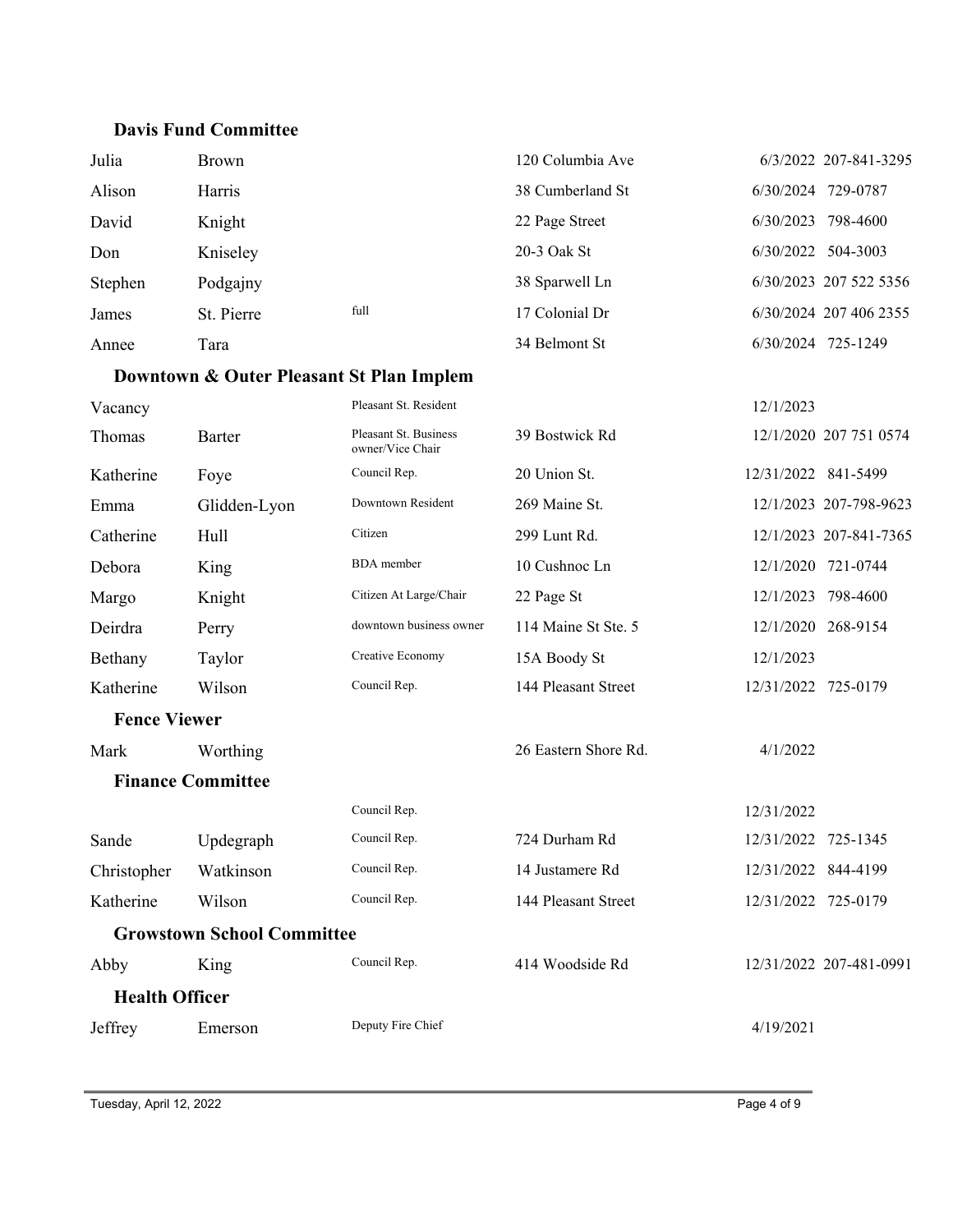# **Housing Authority**

| John                   | Gallagher                                     |                            | 59 Willow Grove Rd. | 6/3/2026            |                         |
|------------------------|-----------------------------------------------|----------------------------|---------------------|---------------------|-------------------------|
| Anne                   | George                                        |                            | 258 Maquoit Rd      | 6/8/2023            | 729-5069                |
| Crystal                | King                                          | Resident-Creekside         | 50 Baribeau Dr #215 | 6/6/2024            |                         |
| James                  | MacLeod                                       | Vice Chair                 | 149 Jordan Ave.     |                     | 6/3/2022 725-4706       |
| Roslyn                 | Martin                                        | <b>BHS</b> resident        | 30 Water St.        | 6/3/2026            |                         |
| Russell                | Pierce                                        |                            | 59 Federal St.      |                     | 6/3/2022 729-6666       |
| Jane                   | Scease                                        | citizen                    | 15 Franklin St      | 6/3/2025            |                         |
|                        | <b>Landing Community Center Complex Comm.</b> |                            |                     |                     |                         |
| Abby                   | King                                          | Council Rep.               | 414 Woodside Rd     |                     | 12/31/2022 207-481-0991 |
|                        | <b>Marine Resource Committee</b>              |                            |                     |                     |                         |
| Vacancy                |                                               | Commercial Harvestor       |                     | 5/1/2024            |                         |
| Vacancy                |                                               | Alternate                  |                     | 5/1/2023            |                         |
| Vacancy                |                                               | Rec Harvestor              |                     | 5/1/2024            |                         |
| $\text{Cody (Jr)}$     | Gillis                                        | Commercial Harvester/Chair | 17 Thomas Pt Rd     | 5/1/2025            |                         |
| Timothy                | Johnson                                       | Commercial Harvester       | 452 Woodside Rd     | 5/1/2024            |                         |
| Marko                  | Melendy                                       | Non License Holder         | 27 Sparwell Ln      |                     | 5/1/2022 207 774-1385   |
| Peter                  | Milligan                                      | Alternate                  | 28 Columbia Ave.    |                     | 5/1/2024 207-729-5118   |
| Susan                  | Olcott                                        | Non License Holder/V Chair | 60 Federal St       | 5/1/2024            |                         |
| Anthony                | Yuodsnukis                                    | non-license holder         | 276 Bunganuc Rd     |                     | 5/10/2023 729-0823      |
|                        | <b>MRRA TIF District Committee</b>            |                            |                     |                     |                         |
| James                  | Mason                                         | Council Rep.               | 30 McKeen Street    | 12/31/2022 415-2491 |                         |
| Christopher            | Watkinson                                     | Council Rep.               | 14 Justamere Rd     | 12/31/2022 844-4199 |                         |
| W. David               | Watson                                        | Councilor Rep.             | 488 Old Bath Road   | 12/31/2022 443-6171 |                         |
| <b>Personnel Board</b> |                                               |                            |                     |                     |                         |
| Vacancy                |                                               | Alternative                |                     | 1/12/2023           |                         |
| Vacancy                |                                               | Alternate                  |                     | 1/12/2023           |                         |
| Shaun                  | Hogan                                         | Full Member                | P O Box 777         | 1/12/2024           |                         |
| Dale                   | King                                          | Full                       | 1 Simpson's Pt Rd   | 1/12/2024           | 729-8806                |
| William                | Locke                                         | Chair/Full                 | 255 Mere Point Rd   | 1/12/2025           | 725-6522                |
| Charles                | Updegraph                                     | Full                       | 724 Durham Rd       |                     | 1/12/2020 725-1345      |
| Russell                | Wrede                                         | Full                       | 34 Wildwood Dr      |                     | 1/12/2024 207 751 0456  |
|                        |                                               |                            |                     |                     |                         |

Tuesday, April 12, 2022 Page 5 of 9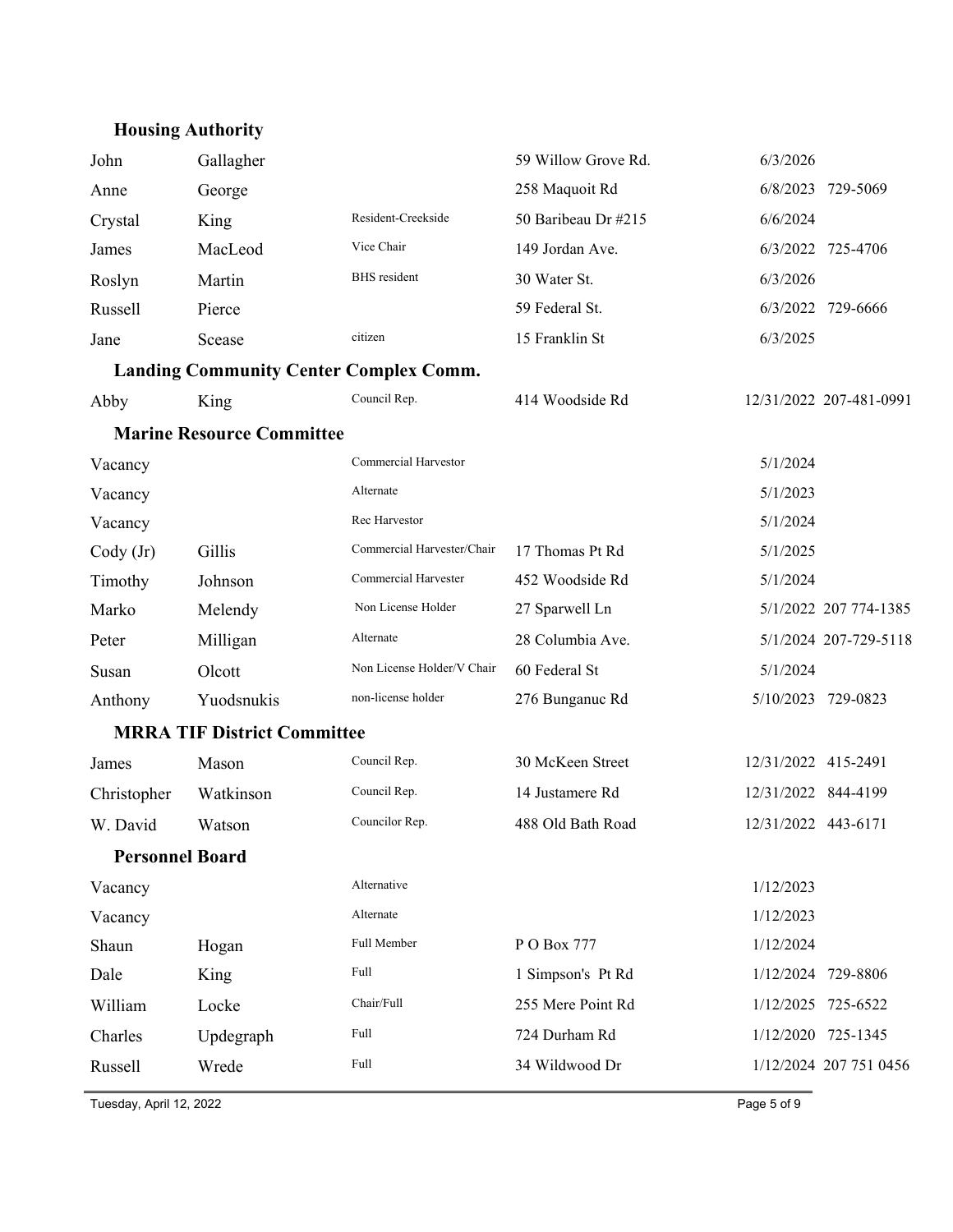## **Planning Board**

| Arthur         | Boulay                                          | Start 2/23/22 | 32 Federal Street    | 2/23/2025 721-0772  |                        |
|----------------|-------------------------------------------------|---------------|----------------------|---------------------|------------------------|
| Robert         | <b>Burgess</b>                                  |               | 64 Friendship St     |                     | 2/23/2025 207 729 6415 |
| William        | Dana                                            | Chair         | 10 Pleasant Hill Rd  | 2/23/2025 721-0887  |                        |
| Alison         | Harris                                          |               | 38 Cumberland St     | 2/23/2023 729-0787  |                        |
| M Kelly        | Matzen                                          |               | 11 Zeitler Farm Rd   |                     | 2/23/2024 207 729 9863 |
| Samuel         | Morris                                          |               | 10 Zeitler Farm Road |                     | 2/23/2023 207-522-5374 |
| Arthur         | Pierce                                          |               | 25 Thornton Way #237 | 2/23/2023 350-5514  |                        |
|                | <b>Recreation Commission</b>                    |               |                      |                     |                        |
| Eric           | Foushee                                         | Vice Chair    | 46 Longfellow Ave    |                     | 7/2/2022 721-0778      |
| Michael        | Lyne                                            | Chair         | 6 Micmac Ln          |                     | 7/1/2022 522-3055      |
| Emilie         | Schmidt                                         |               | 11 Colonial Dr.      | 7/1/2023            |                        |
| <b>Brianne</b> | Smithson                                        |               | 5 Berry St           |                     | 7/1/2024 721-0066      |
| William        | Wilkoff                                         |               | 2 Ivy Way            |                     | 7/1/2024 207 449 3235  |
|                | <b>Recycling &amp; Sustainability Committee</b> |               |                      |                     |                        |
| Vacancy        |                                                 |               |                      | 1/1/2023            |                        |
| Chrissy        | Adamowicz                                       |               | 76 McKeen St         |                     | 1/1/2025 294-1362      |
| Poppy          | Arford                                          |               | 8 Quarry Rd.         |                     | 1/1/2024 207-725-8486  |
| James          | Ecker                                           | Chair         | 67 Simpson Point Rd  |                     | 1/1/2025 729-0926      |
| Jennifer       | Hicks                                           | Vice Chair    | 26 Magean St         | 1/1/2024            |                        |
| Harry          | Hopcroft                                        |               | 9 Marc Dr            |                     | 1/1/2023 729-4238      |
| Thomas         | Rumpf                                           | bal of term   | 34 Belmont St.       |                     | 1/1/2024 725-1249      |
| Stephen        | Walker                                          | Council Rep.  | 14 Bowdoin St        | 12/31/2022 729-6327 |                        |
| Steven         | Weems                                           |               | 44 Thompson St.      |                     | 1/1/2023 729-7624      |
| Katherine      | Wilson                                          | Council Rep.  | 144 Pleasant Street  | 12/31/2022 725-0179 |                        |
| Stephen        | Wood                                            |               | 22 Hovey Ln          |                     | 1/1/2025 373-0858      |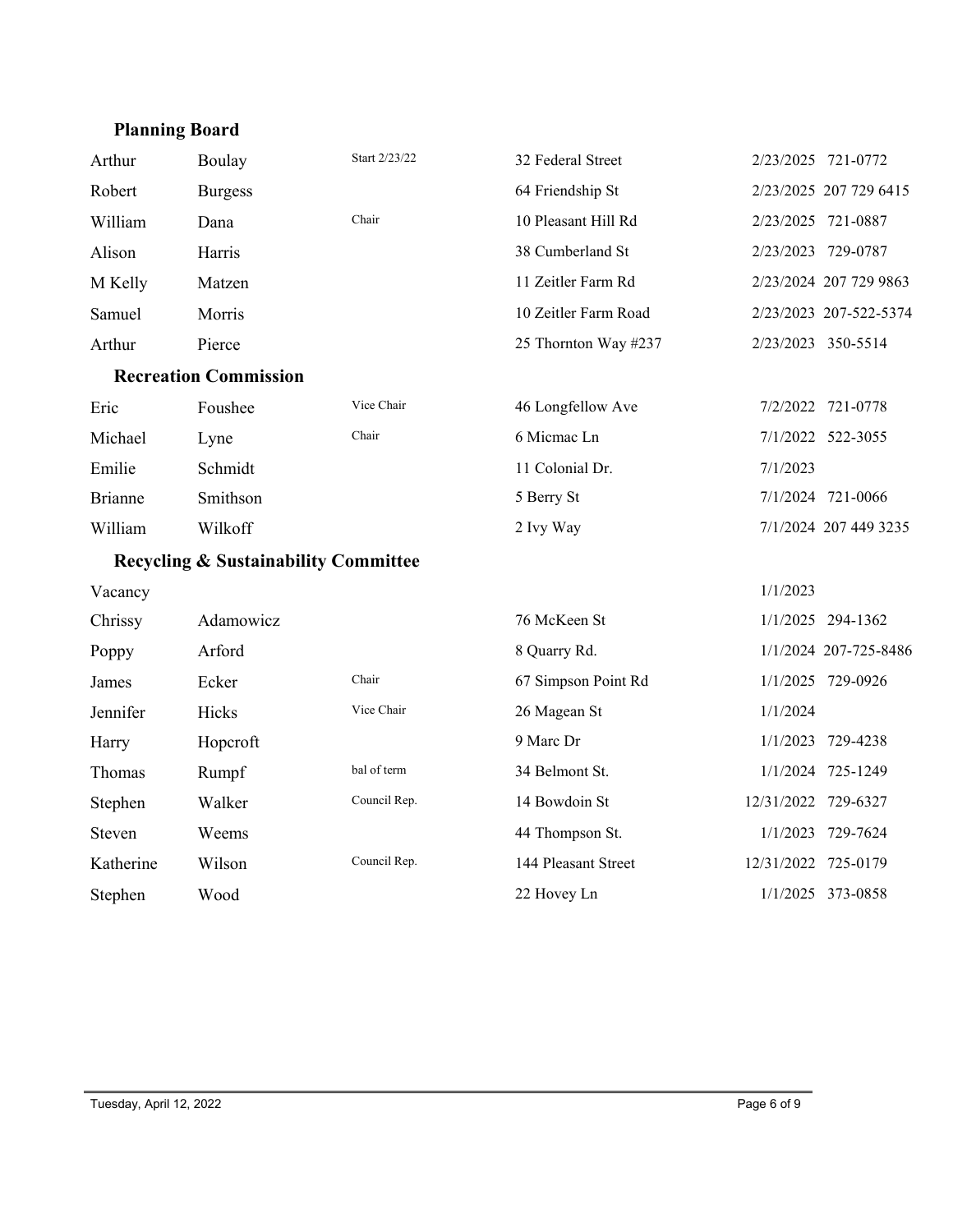| Amanda                                   | <b>Bunker</b>                         | <b>Conservation Commission</b><br>Rep | 3 Alder Dr.             | 12/31/2021 406-2719 |                         |
|------------------------------------------|---------------------------------------|---------------------------------------|-------------------------|---------------------|-------------------------|
| <b>Bill</b>                              | Good                                  | Citizen                               | 5 Outlook Lane          |                     | 5/1/2025 631 267-6119   |
| Helene                                   | Harrower                              | Commercial Rep.                       | 48 Melden Dr            |                     | 5/1/2023 841-5566       |
| Marko                                    | Melendy                               | Marine Resources Rep/Chair            | 27 Sparwell Ln          |                     | 12/31/2021 207 774-1385 |
| Douglas                                  | Niven                                 | Citizen (Alternate)                   | 37 W. Marginal Rd       |                     | 5/1/2022 798-3311       |
| Sue                                      | Stableford                            | Citizen/Vice Chair                    | 12 Larkspur Ln          | 5/1/2025            |                         |
| Cory                                     | Theberge                              | Citizen Alternate/Vice Chair          | 13 Federal Street       |                     | 5/1/2023 4849198331     |
| Stephen                                  | Walker                                | Council Rep.                          | 14 Bowdoin St           | 12/31/2022 729-6327 |                         |
| William                                  | Wilkoff                               | Rec Com Rep                           | 2 Ivy Way               |                     | 12/31/2021 207 449 3235 |
| Katherine                                | Wilson                                | Council Rep.                          | 144 Pleasant Street     | 12/31/2022 725-0179 |                         |
| Mark                                     | Worthing                              | Citizen                               | 26 Eastern Shore Rd.    | 5/1/2023            |                         |
|                                          | <b>Sealer of Weights and Measures</b> |                                       |                         |                     |                         |
| <b>Bryan</b>                             | Bachelder                             |                                       |                         |                     |                         |
|                                          | <b>Sewer District Trustees</b>        |                                       |                         |                     |                         |
| John                                     | Foster                                |                                       | 33 Melden Dr            |                     | 4/1/2022 721-9078       |
| Charles                                  | Priest                                | Chair                                 | 9 Bowker St.            |                     | 4/1/2023 725-5439       |
| Douglas                                  | Rice                                  |                                       | 4 Hennessey Ave. Unit A |                     | 4/1/2024 725-2460       |
| Jacqueline                               | Sartoris                              |                                       | 14 Bowdoin St           |                     | 4/1/2023 207 441-4654   |
| Aubrey                                   | Strause                               |                                       | 36 Emanuel Drive        | 4/1/2022            |                         |
|                                          | <b>Simpson Point Adv Committee</b>    |                                       |                         |                     |                         |
| Michael Anne Banks                       |                                       |                                       | 306 Simpsons Point Rd   | 12/30/2022          |                         |
| James                                    | Ecker                                 | neighbor                              | 67 Simpson Point Rd     | 12/30/2022 729-0926 |                         |
| Jon                                      | Muench                                |                                       | 295 Simpson's Pt. Rd.   |                     | 12/30/2022 207-841-3824 |
| <b>Social Services Funding Committee</b> |                                       |                                       |                         |                     |                         |
| Vacancy                                  |                                       | Council Rep                           |                         | 12/31/2022          |                         |
| Vacancy                                  |                                       | Council Rep                           |                         | 12/31/2022          |                         |
| Vacancy                                  |                                       | Council Rep                           |                         | 12/31/2022          |                         |
| <b>Teen Center</b>                       |                                       |                                       |                         |                     |                         |
| Katherine                                | Foye                                  | Council Rep.                          | 20 Union St.            | 12/31/2022 841-5499 |                         |

#### **Rivers & Coastal Waters Commission**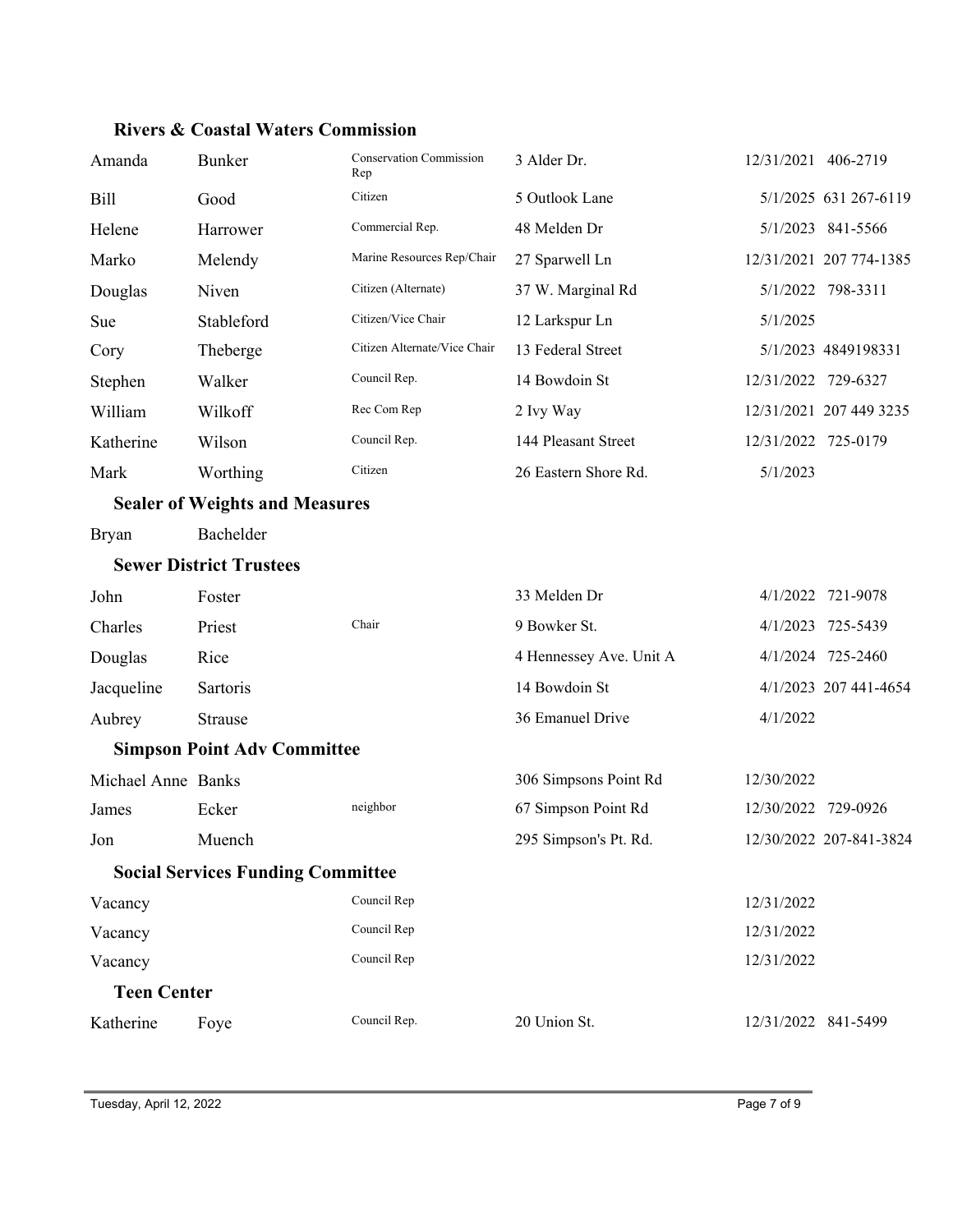#### **Town Commons Committee**

| Mark    | Fochesato                            |                    | 6 Penny Ln              |                        |
|---------|--------------------------------------|--------------------|-------------------------|------------------------|
| Fred    | Koerber                              |                    | 116 Maquoit Rd          | 729-8409               |
| Jeremy  | Litchfield                           | Chair              | 20 Union St             |                        |
| Blaine  | Moore                                | Secretary          | 14 Dionne Circle        | 615-4819               |
| Douglas | Rice                                 |                    | 4 Hennessey Ave. Unit A | 725-2460               |
| James   | St. Pierre                           |                    | 17 Colonial Dr          | 207 406 2355           |
|         | <b>Tree Committee</b>                |                    |                         |                        |
| Vacancy |                                      |                    |                         | 3/1/2024               |
| Daniel  | Ankeles                              | Council Rep.       | 7 Beech Dr              | 12/31/2022 406-2293    |
| Jesse   | Bishop                               | Citizen/Chair      | 325 Lunt Rd             | 4/1/2025               |
| John    | Hodapp                               |                    | 8 Sumac Dr.             | 4/1/2025               |
| Jane    | Nichols-Ecker                        |                    | 67 Simpson Point Rd     | 3/1/2022               |
|         | <b>Trust Fund Advisory Committee</b> |                    |                         |                        |
| Keith   | <b>Bisson</b>                        |                    | 36 Meadowbrook Rd       | 5/10/2024 607-4158     |
| Julia   | Henze                                | Treasurer          | Town of Brunswick       |                        |
| James   | Mason                                | Council Rep.       | 30 McKeen Street        | 12/31/2022 415-2491    |
| Matthew | Orlando                              | Citizen            | 17 McKeen St            | 5/10/2022 207 449-2849 |
| David   | Shaughnessy                          | Citizen/Chair      | 5 Chestnut Rd           | 5/10/2023              |
|         | <b>Village Review Board</b>          |                    |                         |                        |
| Vacancy |                                      |                    |                         | 10/20/2022             |
| Vacancy |                                      |                    |                         | 10/20/2022             |
| Philip  | Carey                                |                    | 3 Atwood Ln             | 10/20/2024 2073192487  |
| Aimee   | Keithan                              |                    | 19D Maple St            | 10/20/2024             |
| Claudia | Knox                                 | PHS member/Chair   | 36 Cumberland St        | 10/20/2022 721-0141    |
| William | Steinbock                            | regular member     | 76 McKeen St            | 10/20/2023             |
| Annee   | Tara                                 | Citizen/Vice Chair | 34 Belmont St           | 10/20/2023<br>725-1249 |
|         | <b>Voter Registrar</b>               |                    |                         |                        |
| Fran    | Smith                                |                    |                         | 12/30/2022             |